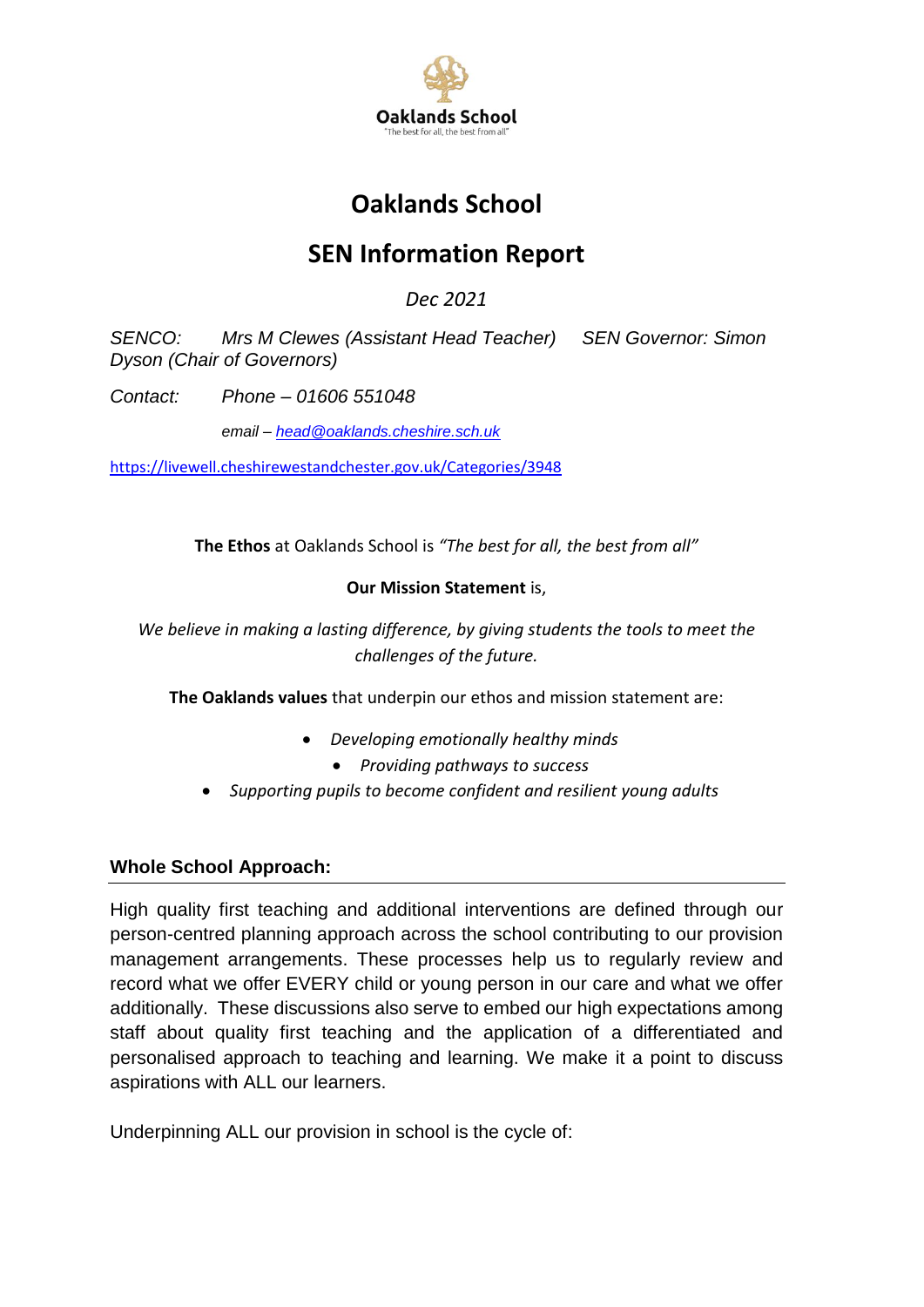

**All students at Oaklands School have an Education Health and Care (EHC) Plan. The school caters for students who have Complex Moderate Learning Difficulties. The school works predominantly with Cheshire West and Chester (CWAC) Local Authority but also has pupils from Cheshire East (CE) and Knowsley.** 

**Assess:** On admission to the school a learner's needs are initially identified from examining the child's EHC plan. This, alongside benchmark assessment processes ensure a curriculum tailored to ensure progress is evident. All teachers and support staff work together alongside any appropriate external agencies to continuously assess the learner's educational needs.

**Plan:** A child's learning programme is developed alongside their EHC plan and is implemented and monitored by their subject tutors and LSA.

**Do:** A child's needs and areas for development as identified in their EHC plan are reinforced consistently. This information on the child's progress is communicated on a regular basis to Parents/Carers.

**Review:** Due to the nature and specificity of the school a child's educational plan is reviewed and monitored throughout each term. This information then forms the basis of the annual review document which is shared appropriately with parents.

# **SEN Needs:**

Children and young people's SEN are generally thought of in the following four broad areas of need and support:

- 1. Communication and interaction
- 2. Cognition and learning
- 3. Social, emotional and mental health
- 4. Sensory and/or physical needs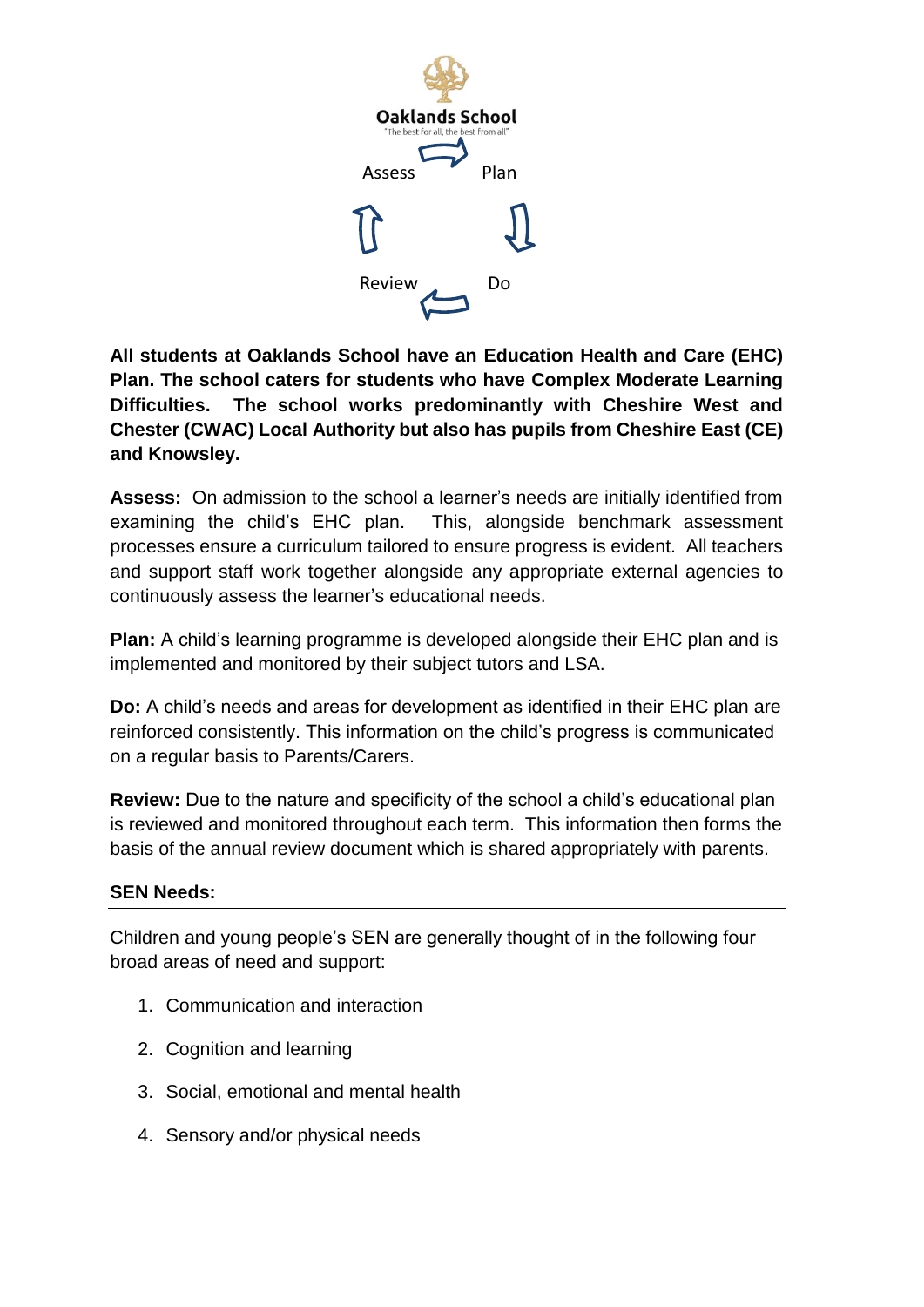

The school primarily caters for learners who have Cognition and Learning needs. We have internal processes for monitoring quality of provision and assessment of need.These include governor learning walks and monitoring meetings, subject/curriculum leader meetings, assessment meetings and a termly analysis of progress data.

# **Consulting with children, young people and their parents**

Involving parents and learners in the dialogue is central to our approach and we do this through:

| Action/Event            | Who's involved            | Frequency                                        |
|-------------------------|---------------------------|--------------------------------------------------|
| Parents / Carers'       | Parents/carers meet with  | Annually                                         |
| Evenings                | their child's form tutor, |                                                  |
|                         | TA and subject teachers.  |                                                  |
| Annual review meeting   | Parents/carers meeting    | Annually                                         |
|                         | with their child's form   |                                                  |
|                         | tutor and SENCO (if at a  |                                                  |
|                         | transition point)         |                                                  |
| Designated phone        | Form tutor or TA          | When required                                    |
| contact / text message  | contacting                |                                                  |
|                         | parents/carers            |                                                  |
| Parent / Carers' Coffee | Parents / Carers meet     | Termly                                           |
| Morning                 | with the Headteacher,     | (note- presently not running<br>due to Covid-19) |
|                         | senior teachers and       |                                                  |
|                         | governors                 |                                                  |

All pupils from year 8 to year 11 access careers guidance support. This is delivered by an impartial commissioned service (Current provider is Young Peoples Services (CWAC only) and MPLoy (paused during Covid-19).

## **Staff development and Qualifications**

We are committed to developing the ongoing expertise of our staff.

Some recent whole school training has been completed on;

Behaviour Development, Restorative approaches, Safeguarding Children (including sexualised behaviour, peer on peer abuse), Planning and Processes of EHCP, Attachment Training and Careers Guidance. In addition, we are keen to support the emotional needs of our pupils and have two ELSA (emotional literacy support assistants) who work closely with staff to develop staff knowledge and understanding in this area.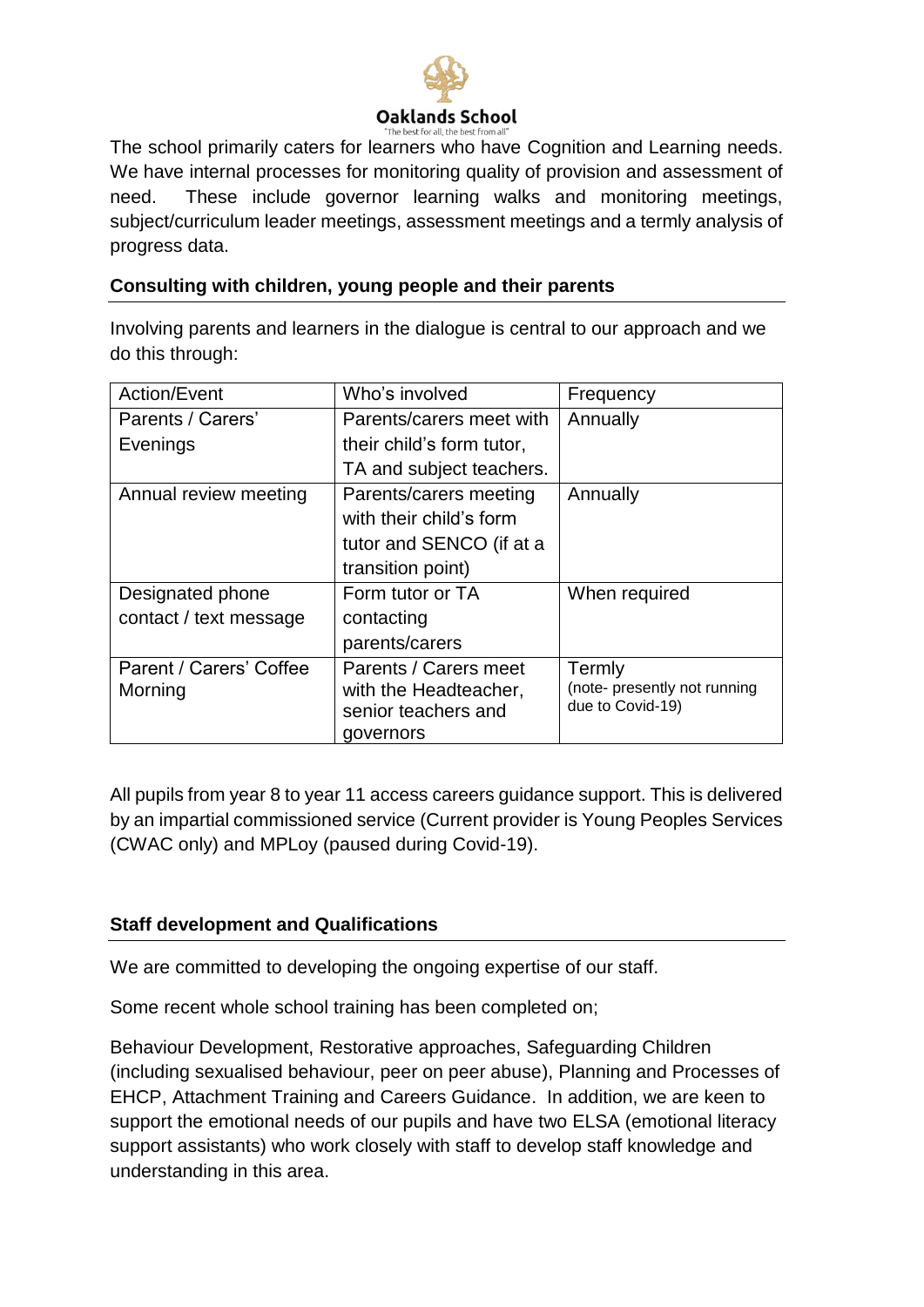

## **School Development Plan Priorities 2021**

#### The Quality of Education (Intent, Implementation, Impact)

- Outstanding teaching and learning
- Develop extended writing skills in subjects other than English
- TA input / delivery in lessons is planned, proactive and supports pupils progress
- To ensure that the RSHE curriculum is bespoke to individual pupil's need

#### Pupils' Behaviour and Attitudes

A balanced cultural capital programme

# Pupils' Personal Development

 Supporting pupils' individual needs to access learning (i.e. establishing assistive technology)

## The Effectiveness of Leadership and Management

- To ensure that an outstanding education provision is provided to pupils (based on latest Ofsted inspection framework)
- To ensure that the school's Vision, Values and Mission Statement drives school improvement

## **Staff deployment**

Considerable thought, planning and preparation goes into utilising our support staff to ensure children achieve the best outcomes, gain independence and are prepared for adulthood from the earliest possible age.

An indication of external partners who we work with can be found in our contribution to the Local Offer.

## **Complaints**

Our complaints procedure is in accordance with the national procedure. This can be found on our school website.

## **Pupil Progress**

A detailed summary of pupil progress can be found on the school website in a document titled Exam and Assessment Results.

## **Further development**